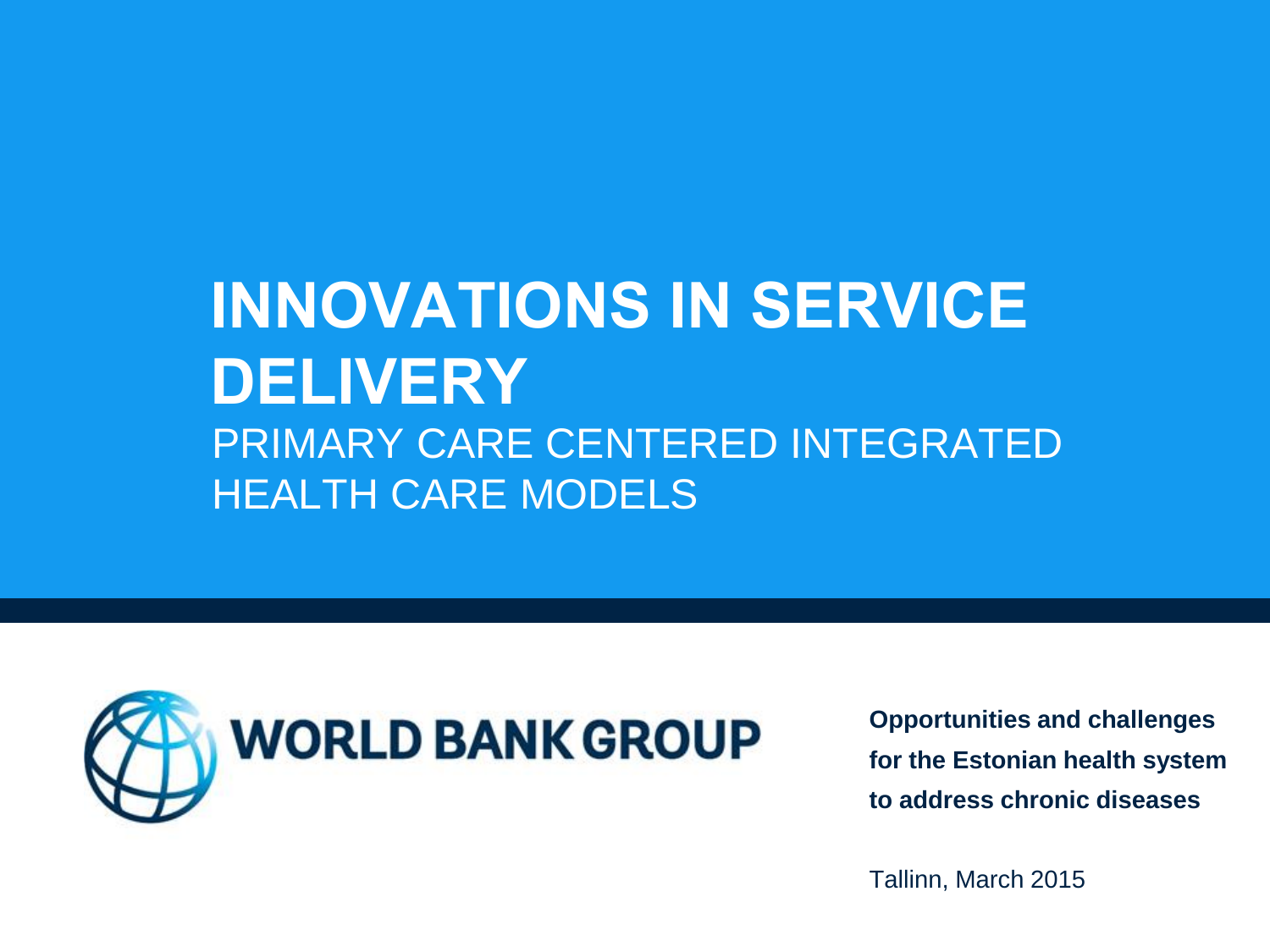#### **INTEGRATION OF CARE AROUND THE WORLD**



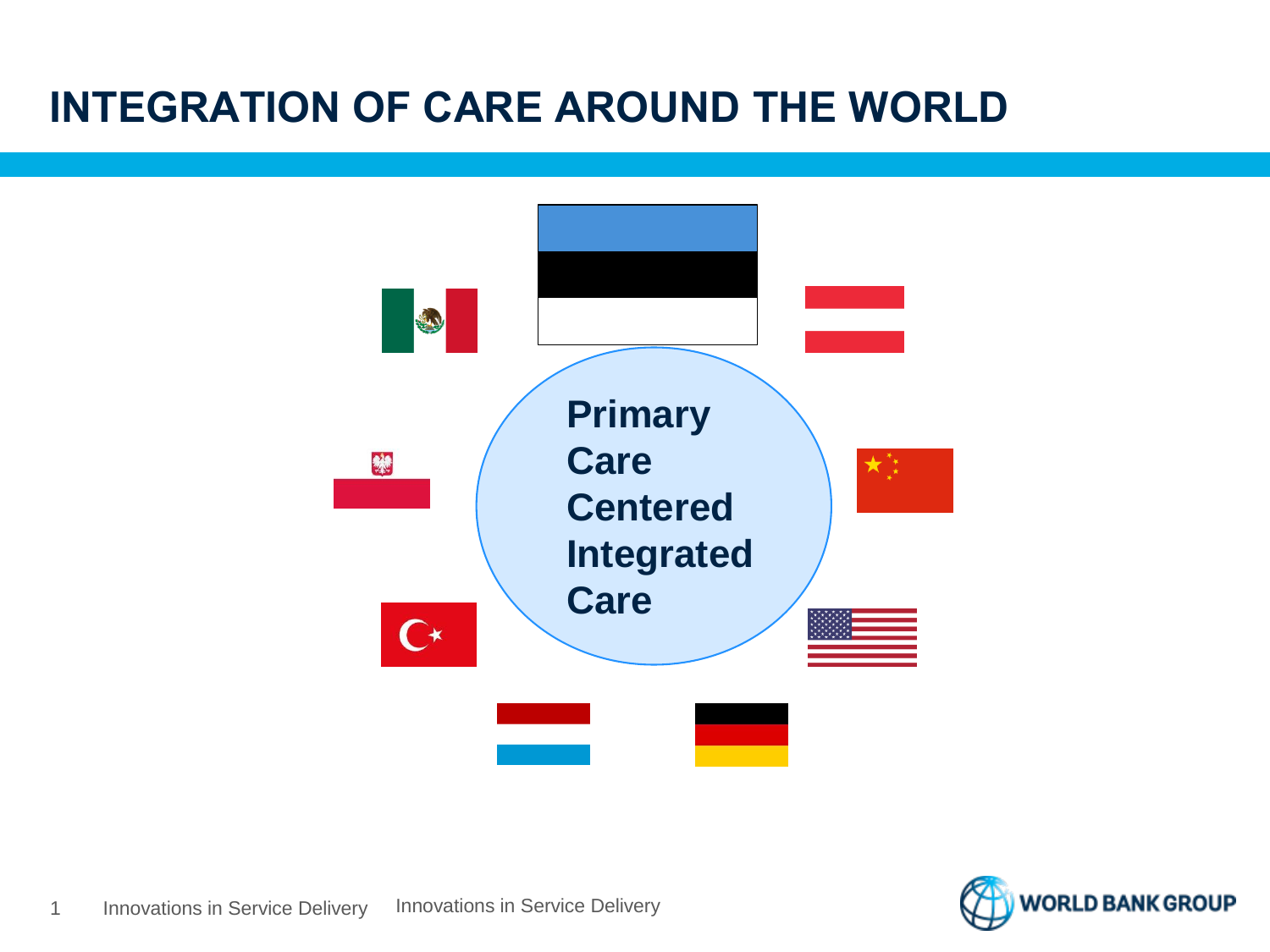#### **INTEGRATION ACROSS THE CARE CONTINUUM**

| <b>Prevention</b> | <b>GPs and</b>  | <b>Hospital care Rehabilitation</b> | Long term |
|-------------------|-----------------|-------------------------------------|-----------|
|                   | specialist care |                                     | care      |

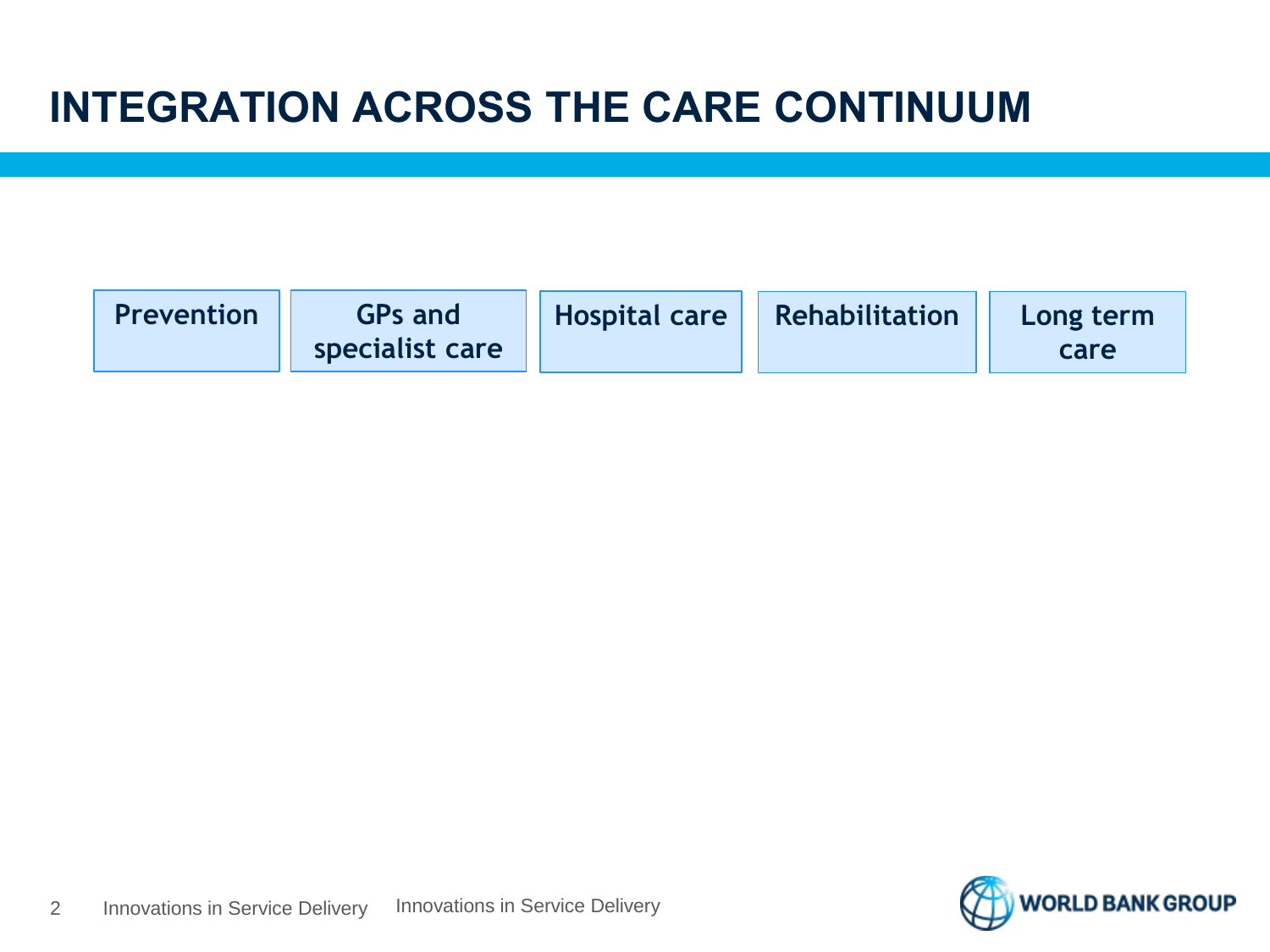| Fully integrated disease-specific care |                                                                |                                                               |  |  |  |
|----------------------------------------|----------------------------------------------------------------|---------------------------------------------------------------|--|--|--|
|                                        | Integrated care<br>across diseases<br>within a care<br>setting | Integrated care for specific<br>diseases across care settings |  |  |  |

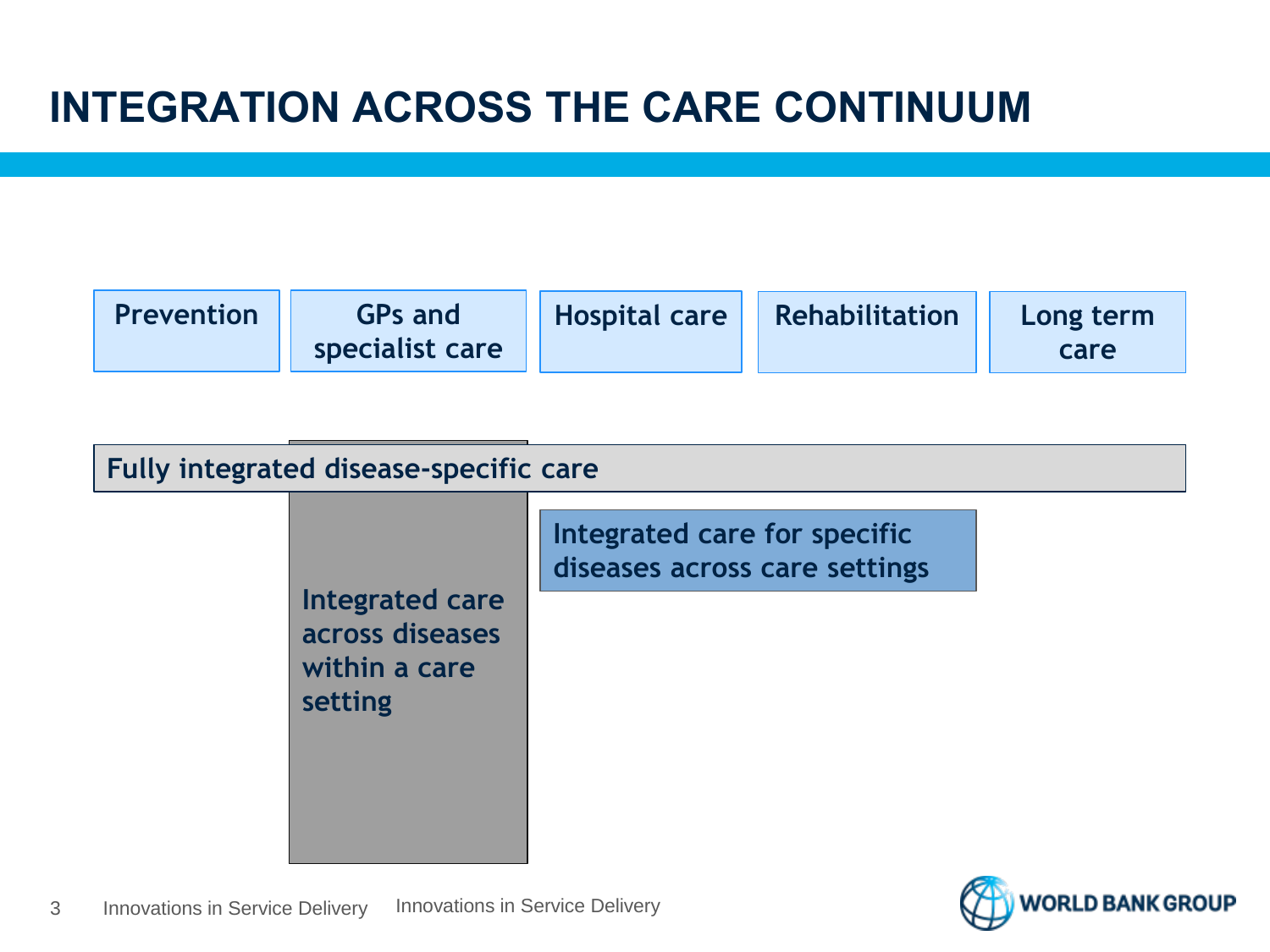#### **INTEGRATION ACROSS THE CARE CONTINUUM**



| Fully integrated disease-specific care |                                                                |                                                               |  |  |  |
|----------------------------------------|----------------------------------------------------------------|---------------------------------------------------------------|--|--|--|
|                                        | Integrated care<br>across diseases<br>within a care<br>setting | Integrated care for specific<br>diseases across care settings |  |  |  |

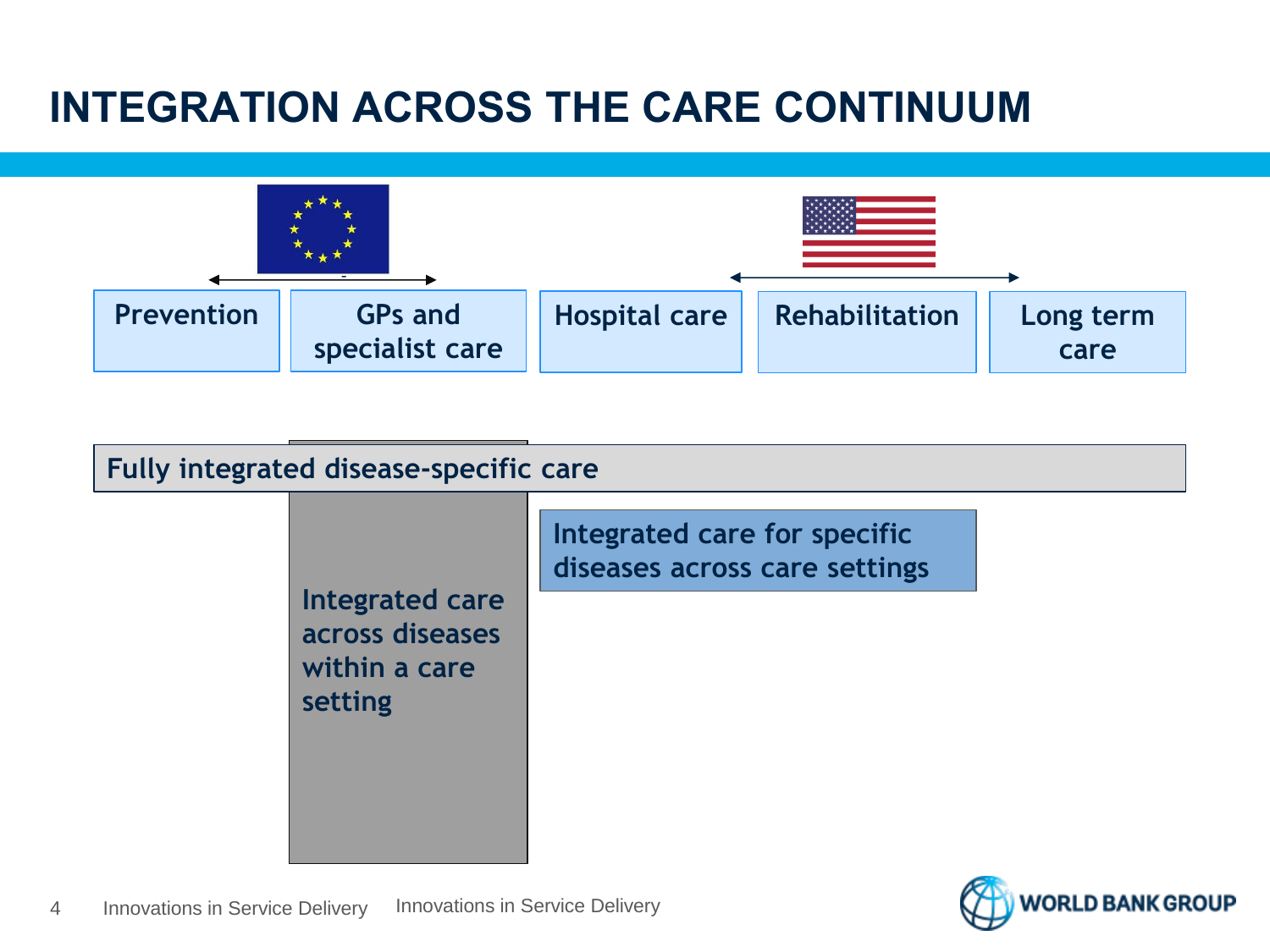# **THE IMPORTANCE OF PRIMARY CARE**

- Primary care is the first point of contact and entry to health care system.
- By its very nature, primary care is holistic, concerned with all the health circumstances and needs of the patient.
- There are three elements to primary care centered integrated care (for which there is also increasing evidence): i) improved outcomes, ii) improved efficiency, and iii) improved patient involvement and levels of satisfaction.

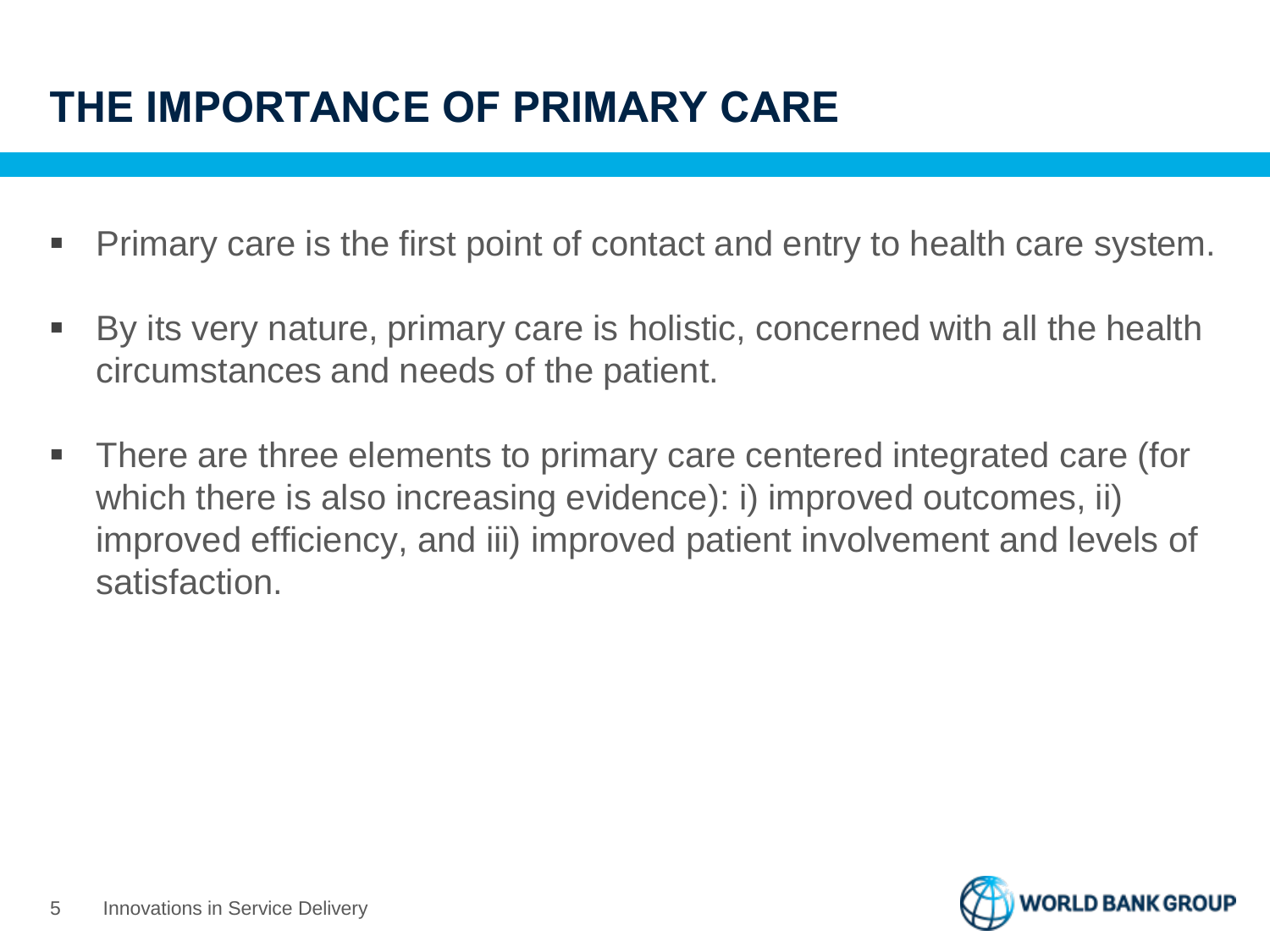

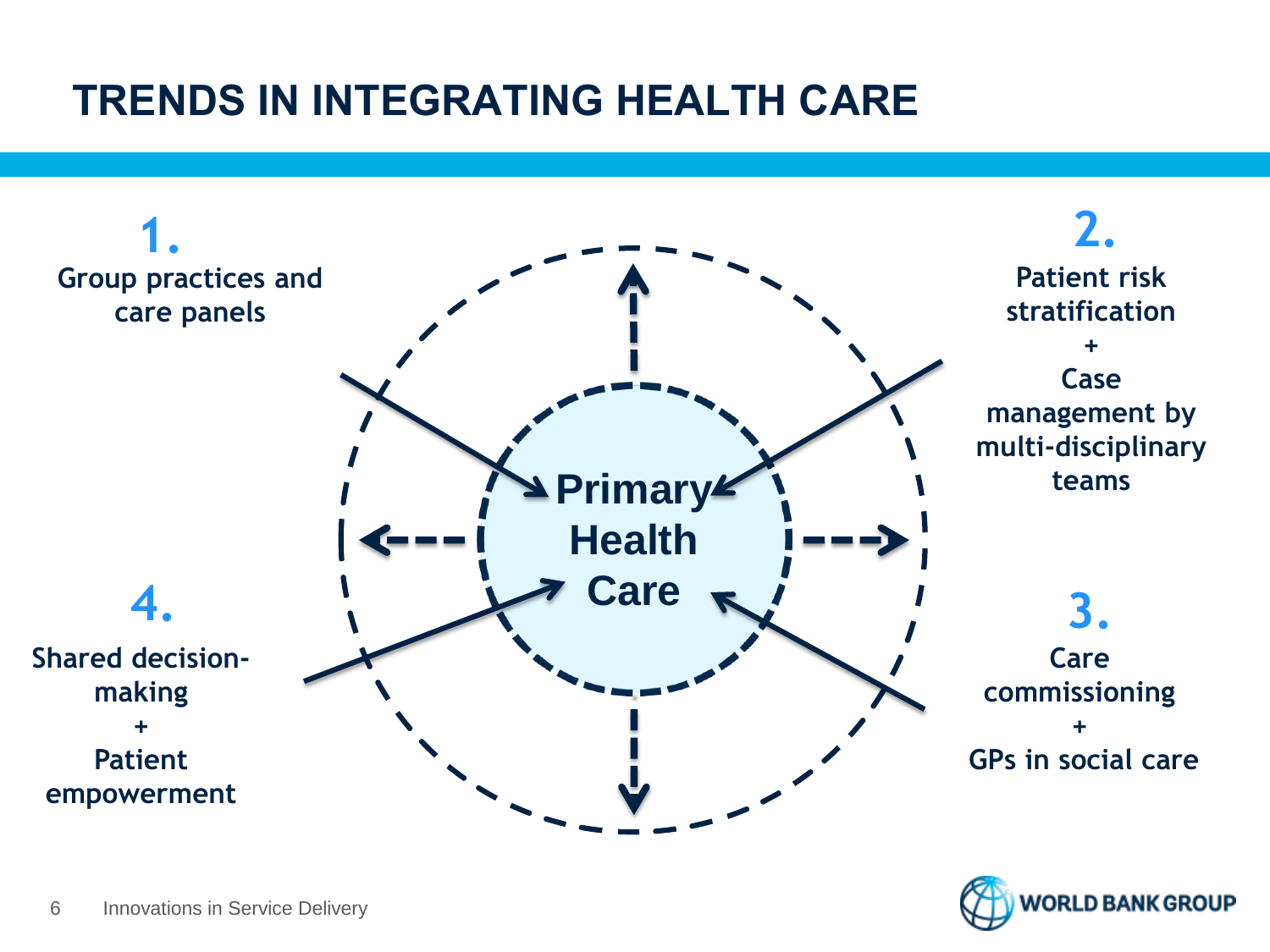

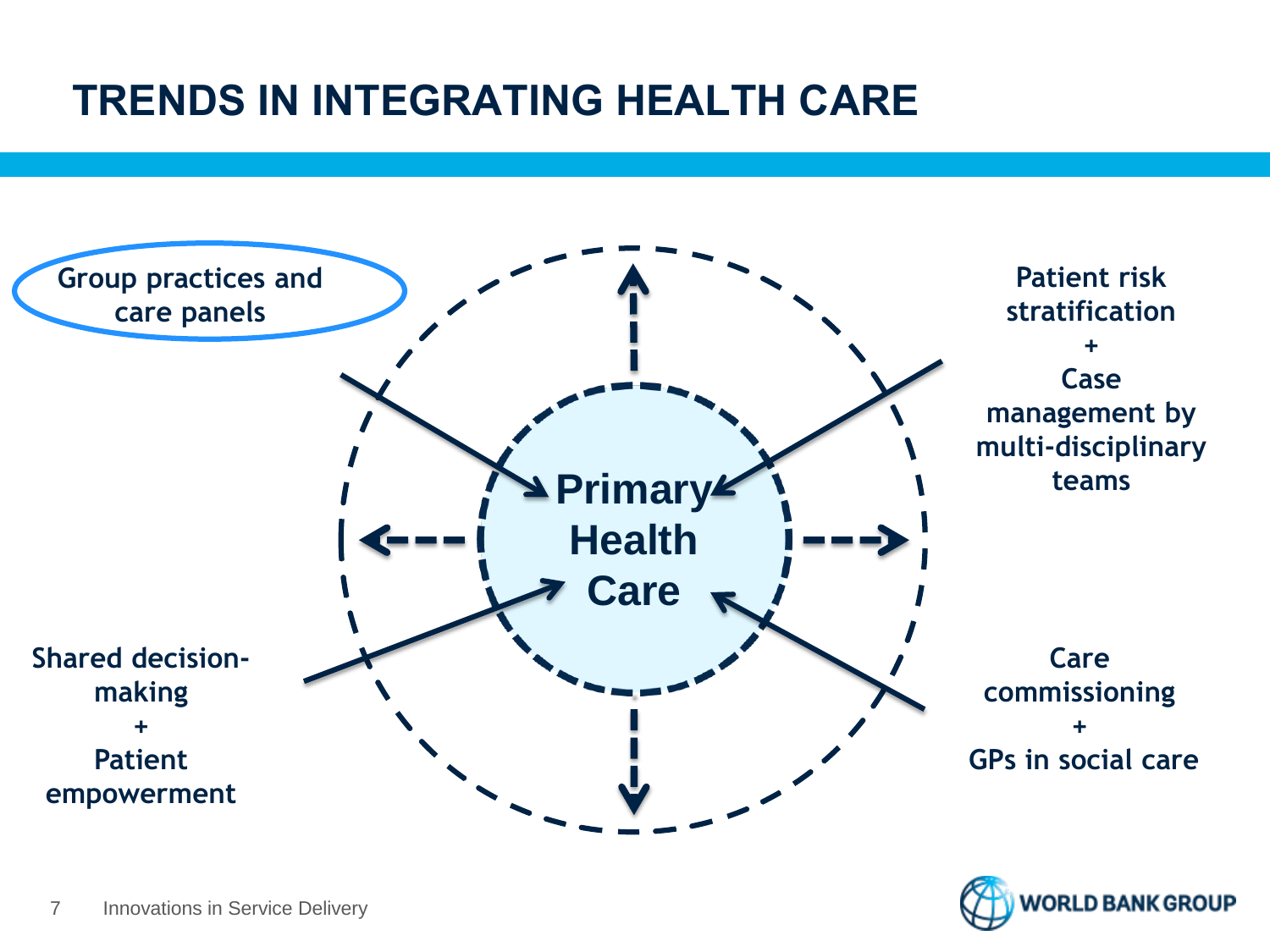#### **PRIMARY CARE PANELS**



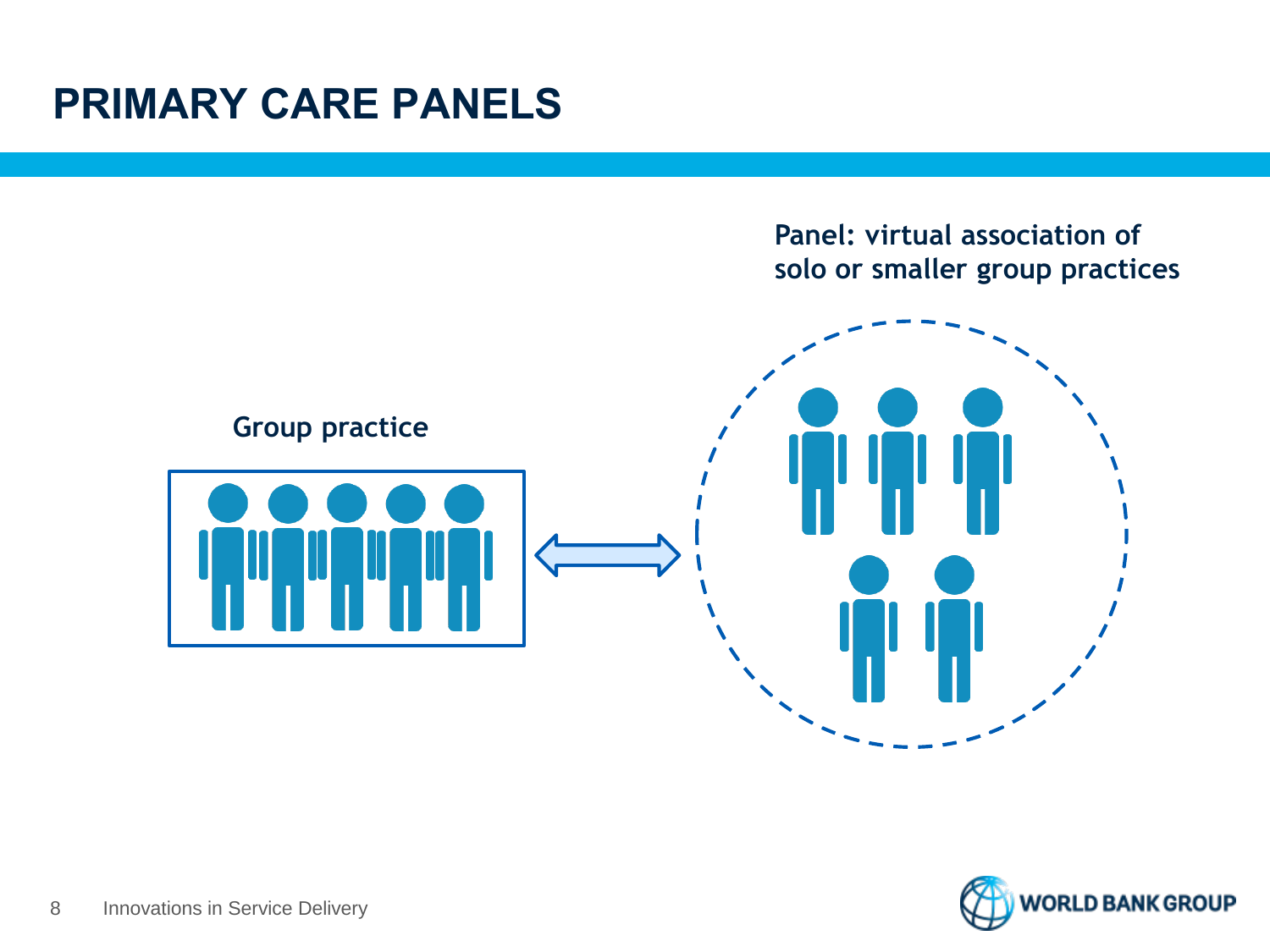- Creating panels allows for large enough cohorts of patients to pool experiences necessary to see patterns and trends in cost and quality.
- Greater prospect for peer consultation regarding treatment alternatives and specialist choices for particular conditions, diagnoses or treatments.
- Allows for peer learning and review to help achieve cost and quality targets associated with a financial incentive.
- Allows for extended office access and continuity of care (e.g. after-hours care: Physicians within a panel look after each other's patients on outof-hours schedules).

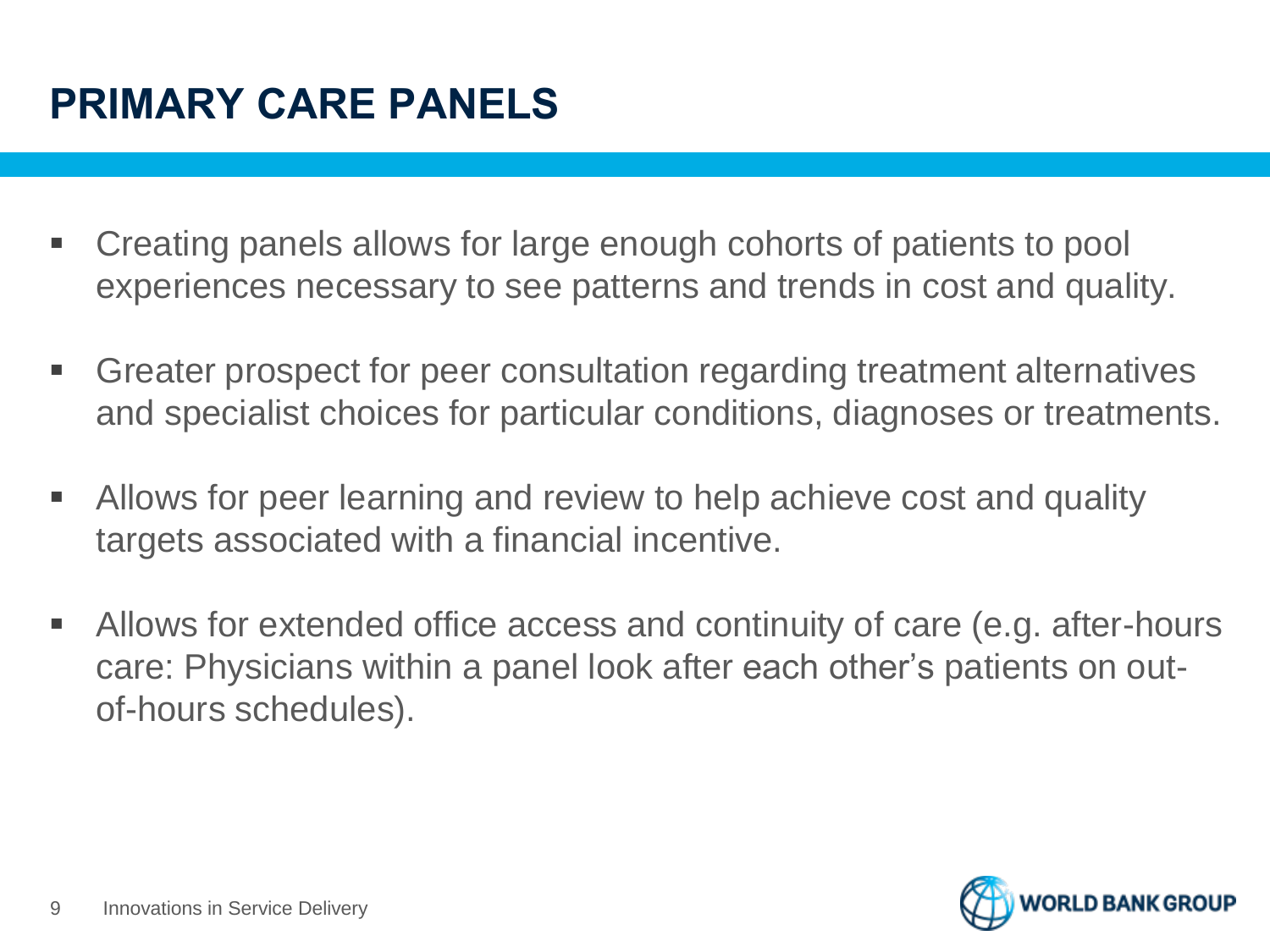

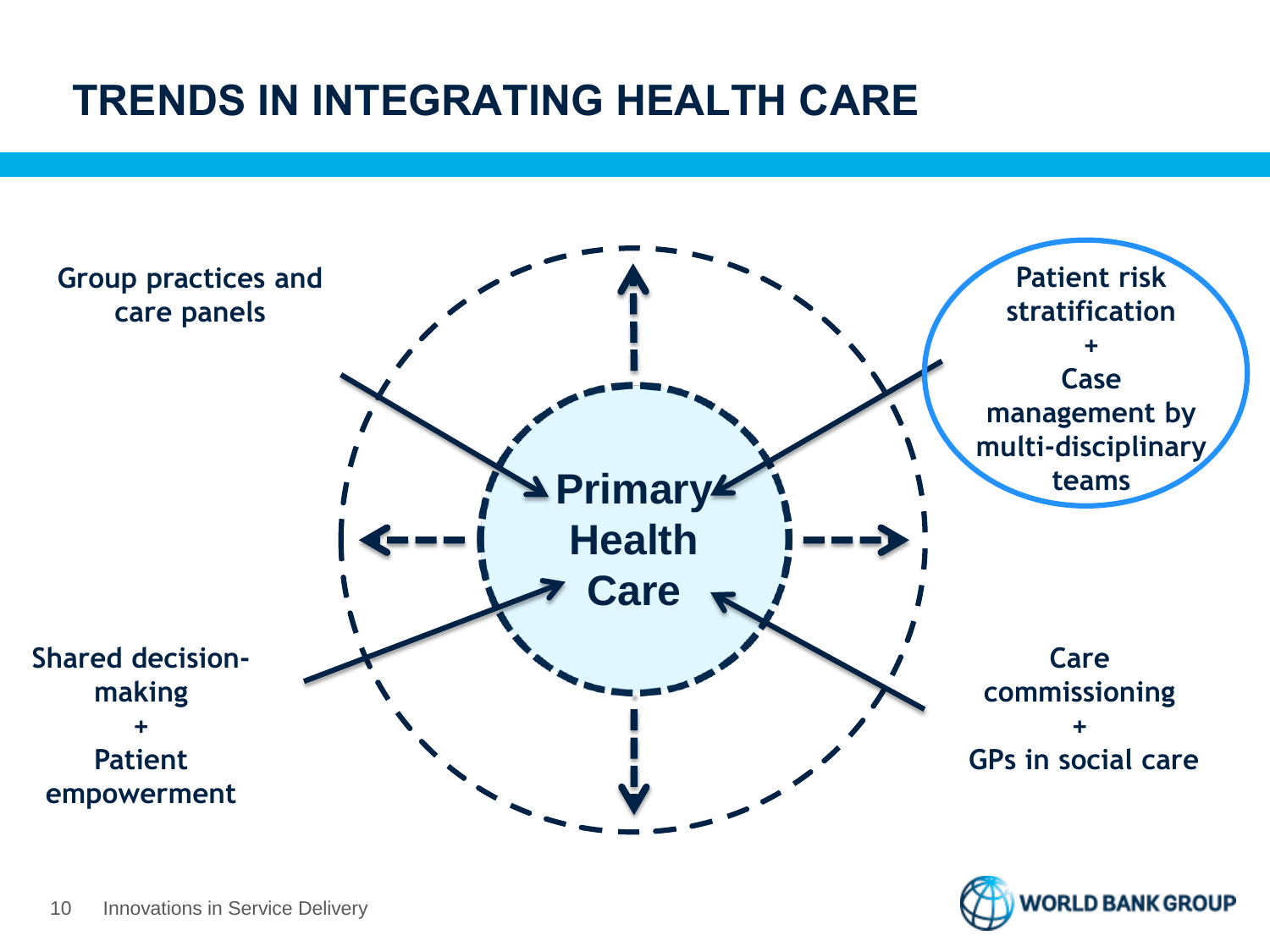# **PATIENT RISK STRATIFICATION**



**Source: CareFirst USA - Illness Burden Pyramide 2012**

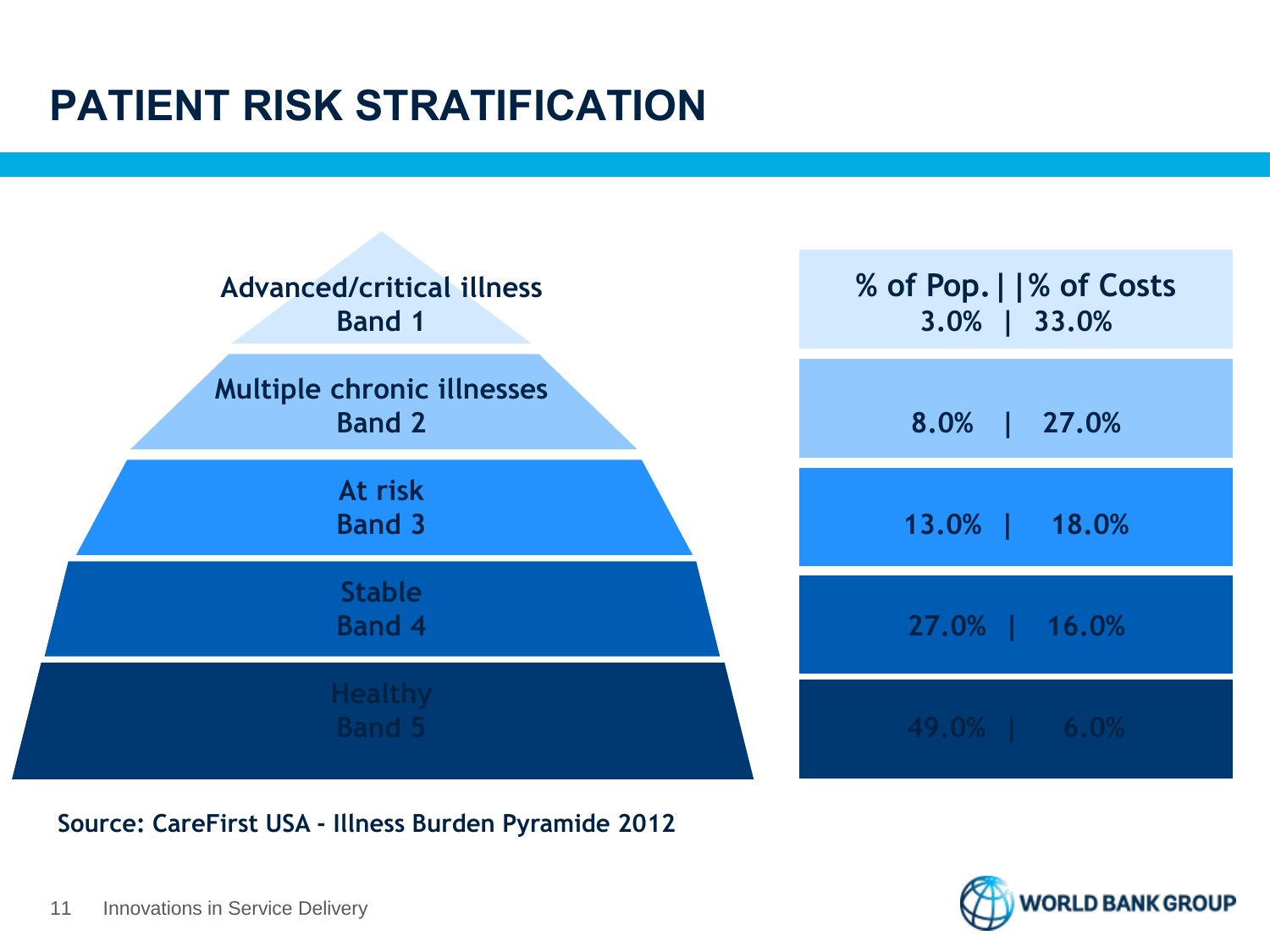# **PATIENT RISK STRATIFICATION**

- **Predict patterns and degrees of illness among practice patients.**
- **Determines the level of care where case management takes place** ≠ Idea of gatekeeping role.

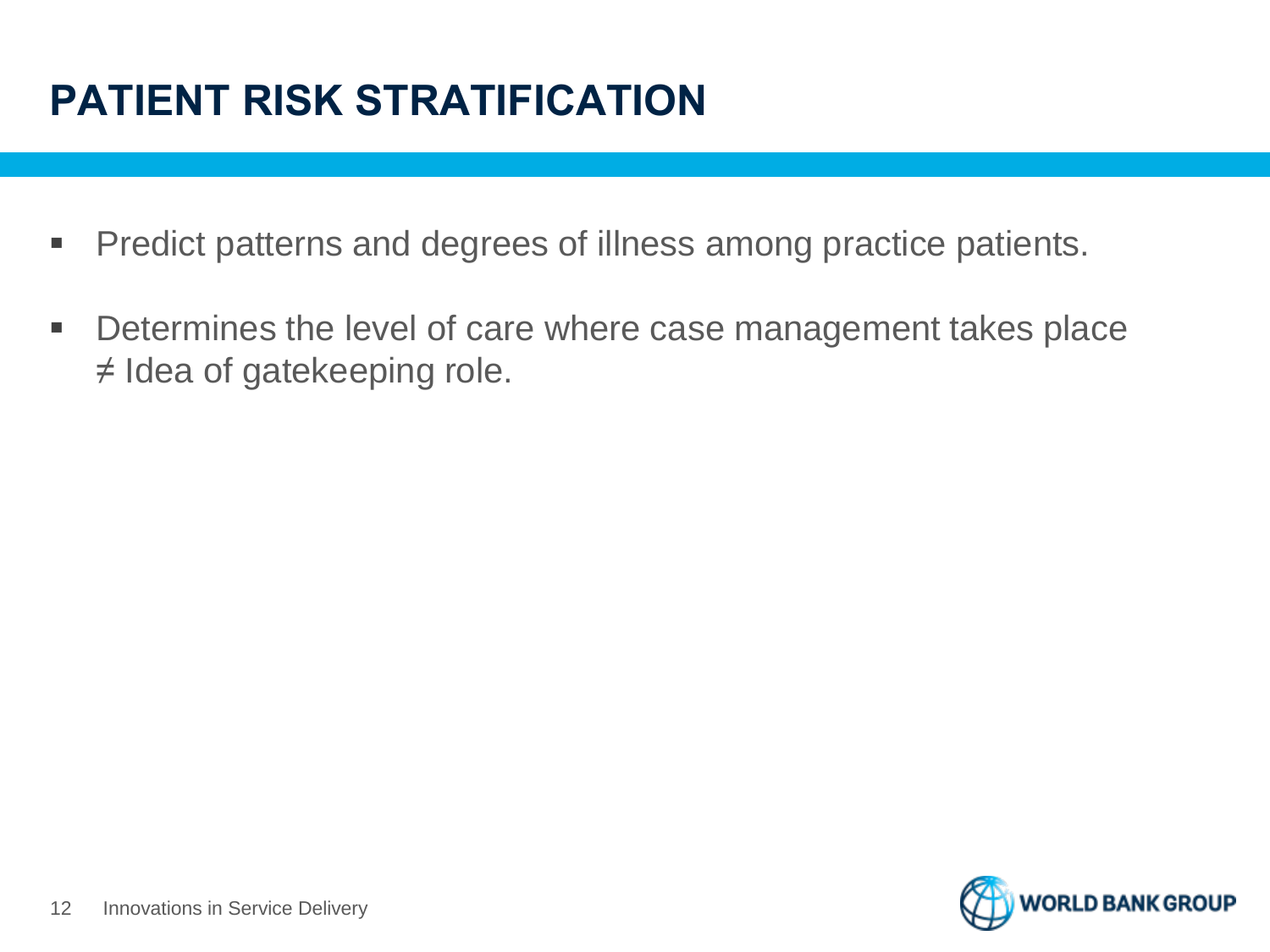#### **MULTIDISCIPLINARY CARE TEAMS**



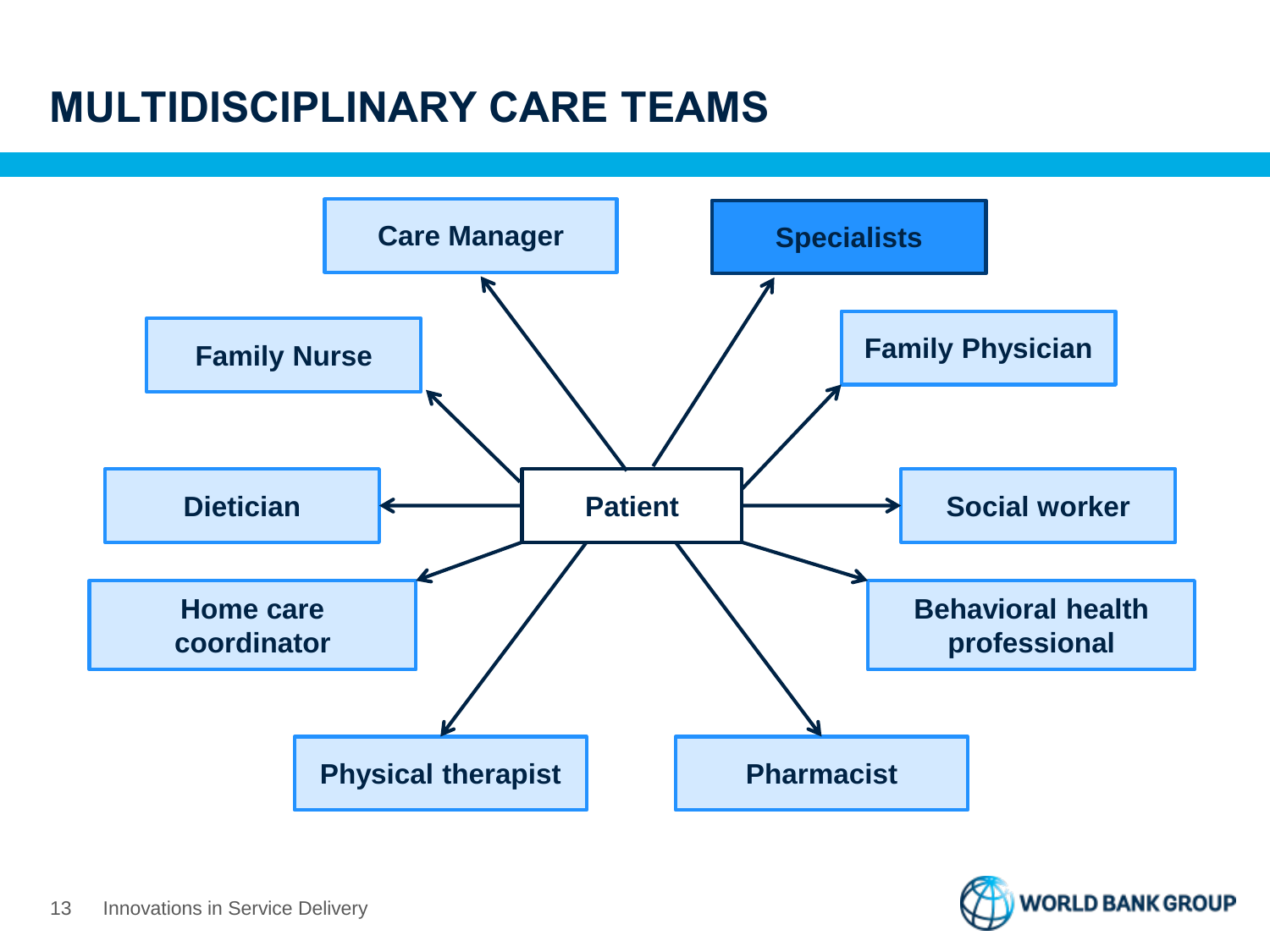#### **CASE MANAGEMENT BY MULTIDISCIPLINARY TEAMS**

- Understanding whole set of facts and circumstances surrounding members which may involve additional tests and specialist consultations.
- Coordinating the full continuum of preventive, primary acute rehabilitative and long term care (i.e., nutrition, medication management, discharge planning and follow-up).

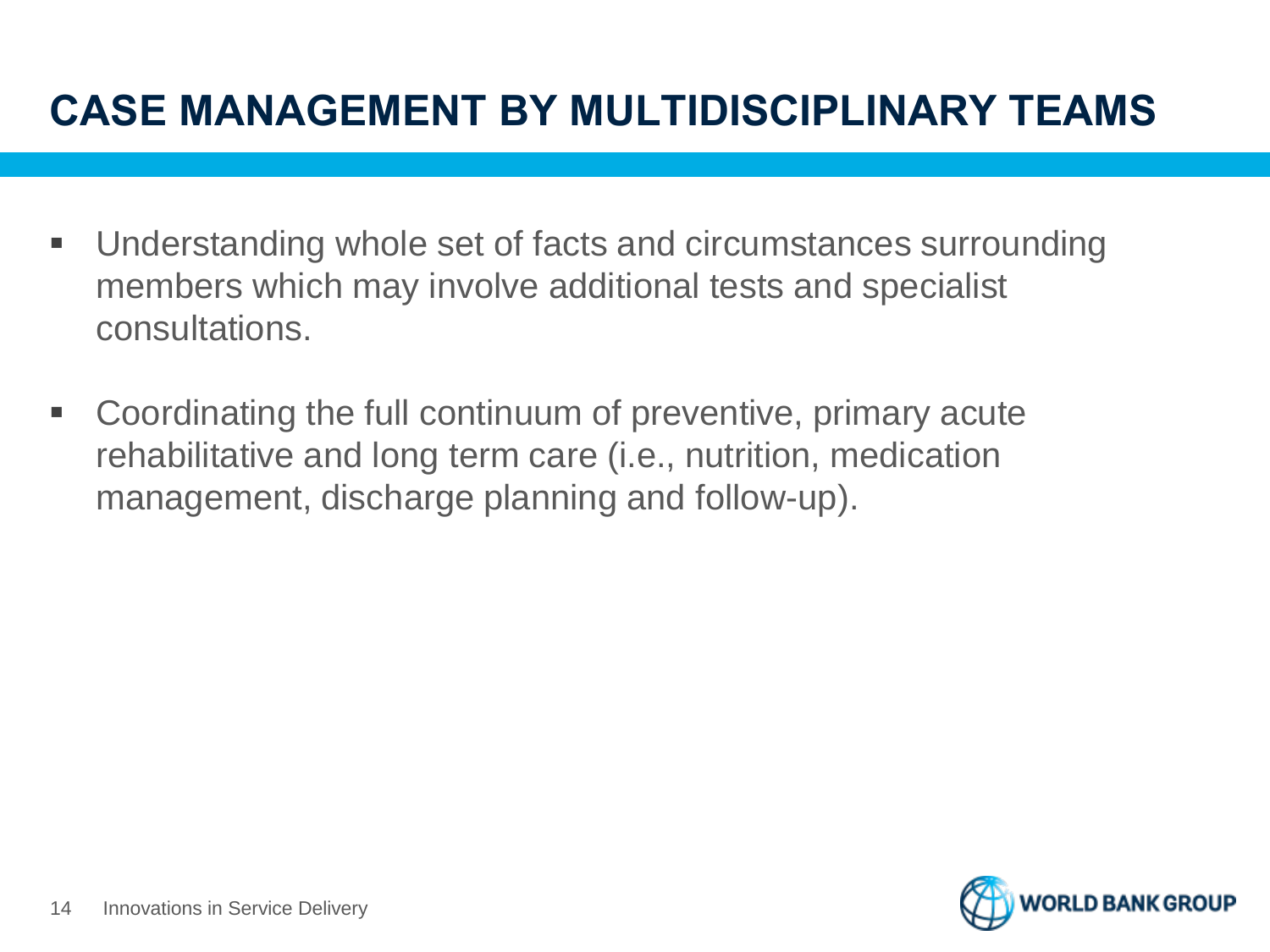

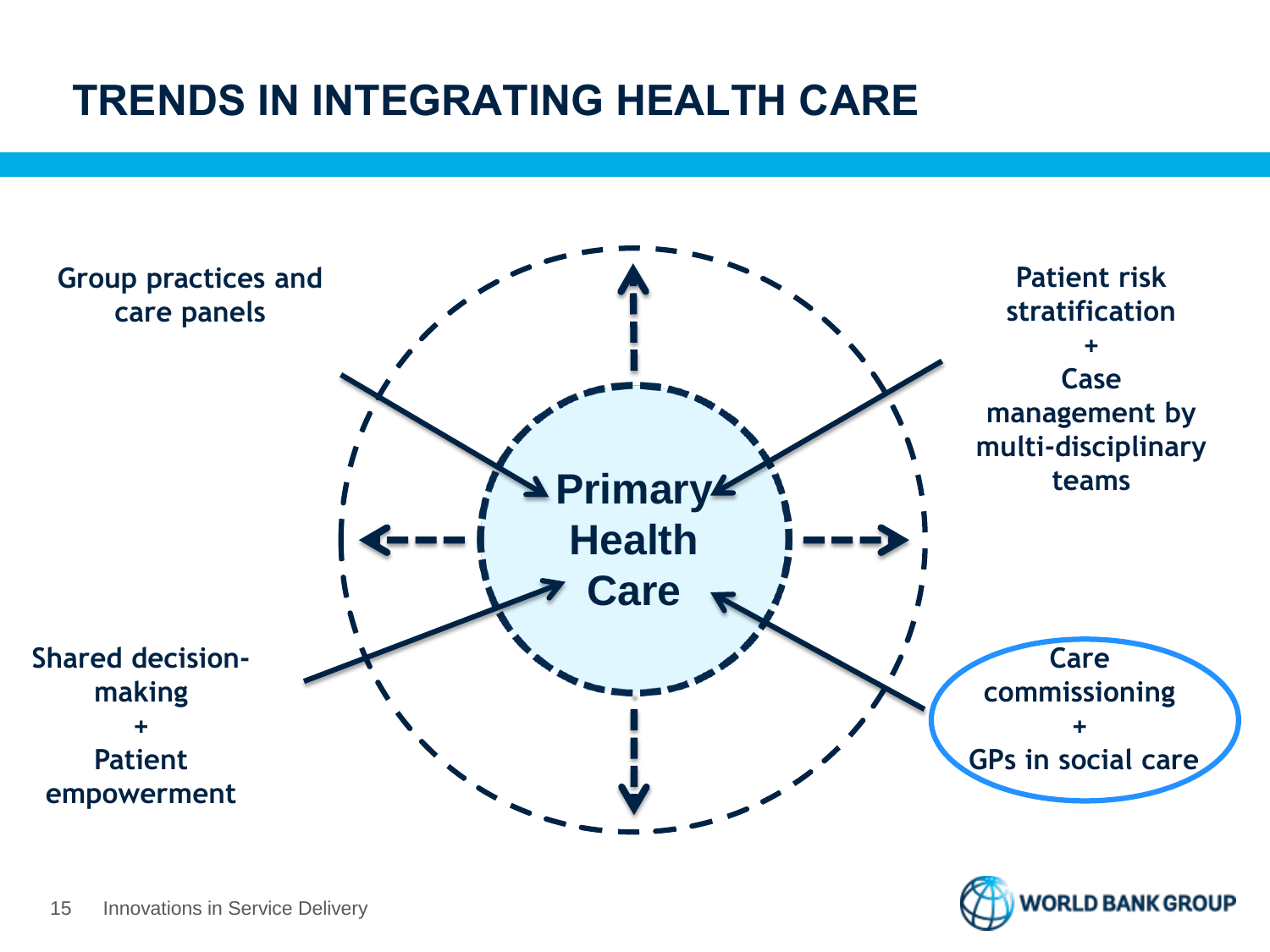# **CARE COMMISSIONING AND LINKS TO SOCIAL CARE**

- Commissioning of care: The agent (e.g., GP) purchases care services on behalf of the patient.
- Commissioning is already happening in Estonia.
- The package that is commissioned can vary extremely (e.g., GP trust funds in the UK).
- In some models, even social care is purchased by the GP.

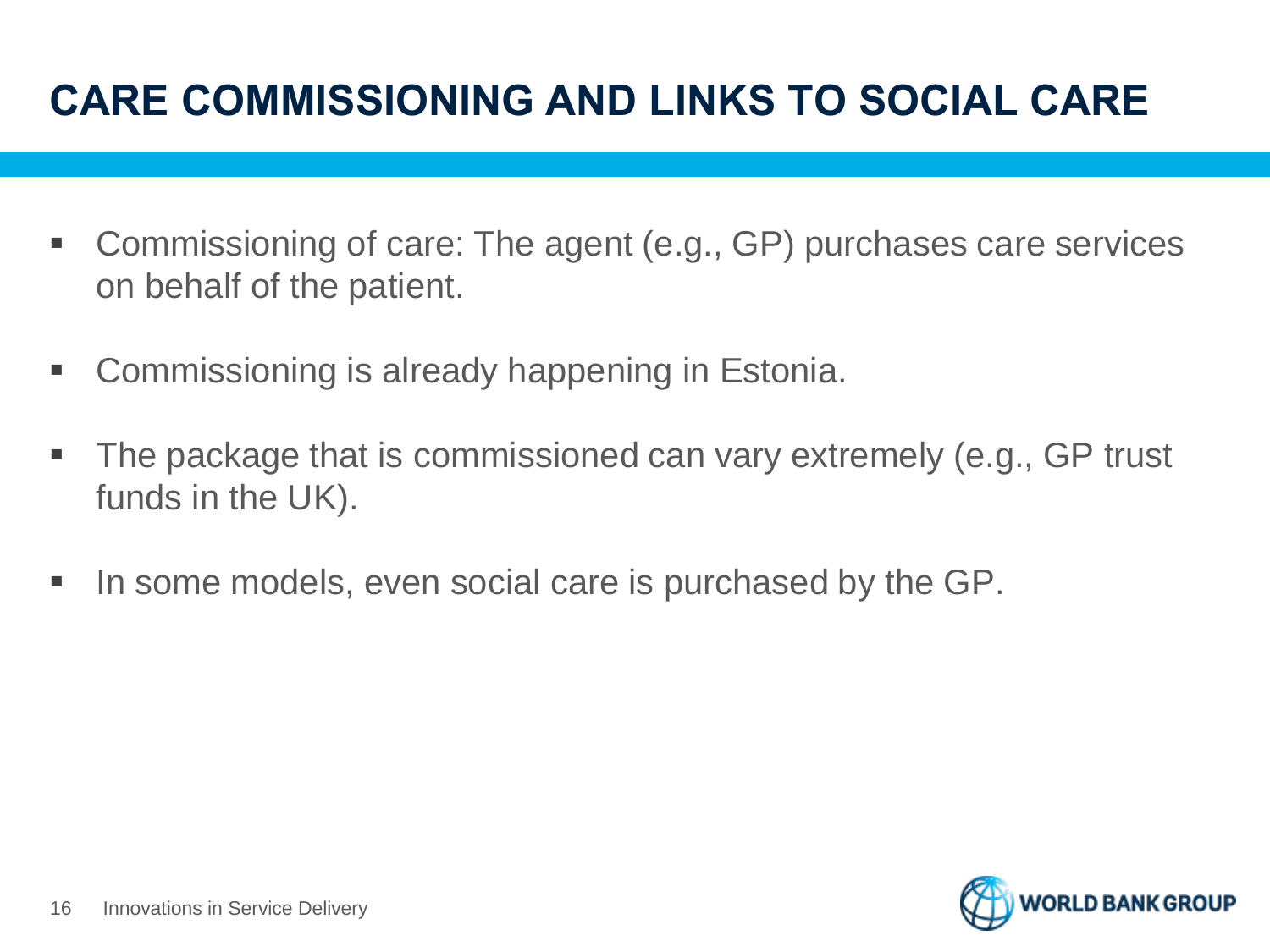# **CARE COMMISSIONING AND LINKS TO SOCIAL CARE**

- Alternatively, GPs actually provide the social care themselves.
- **Example:** After hours primary care in nursing homes
- Otherwise, patients would require emergency care (no knowledge of patient history).

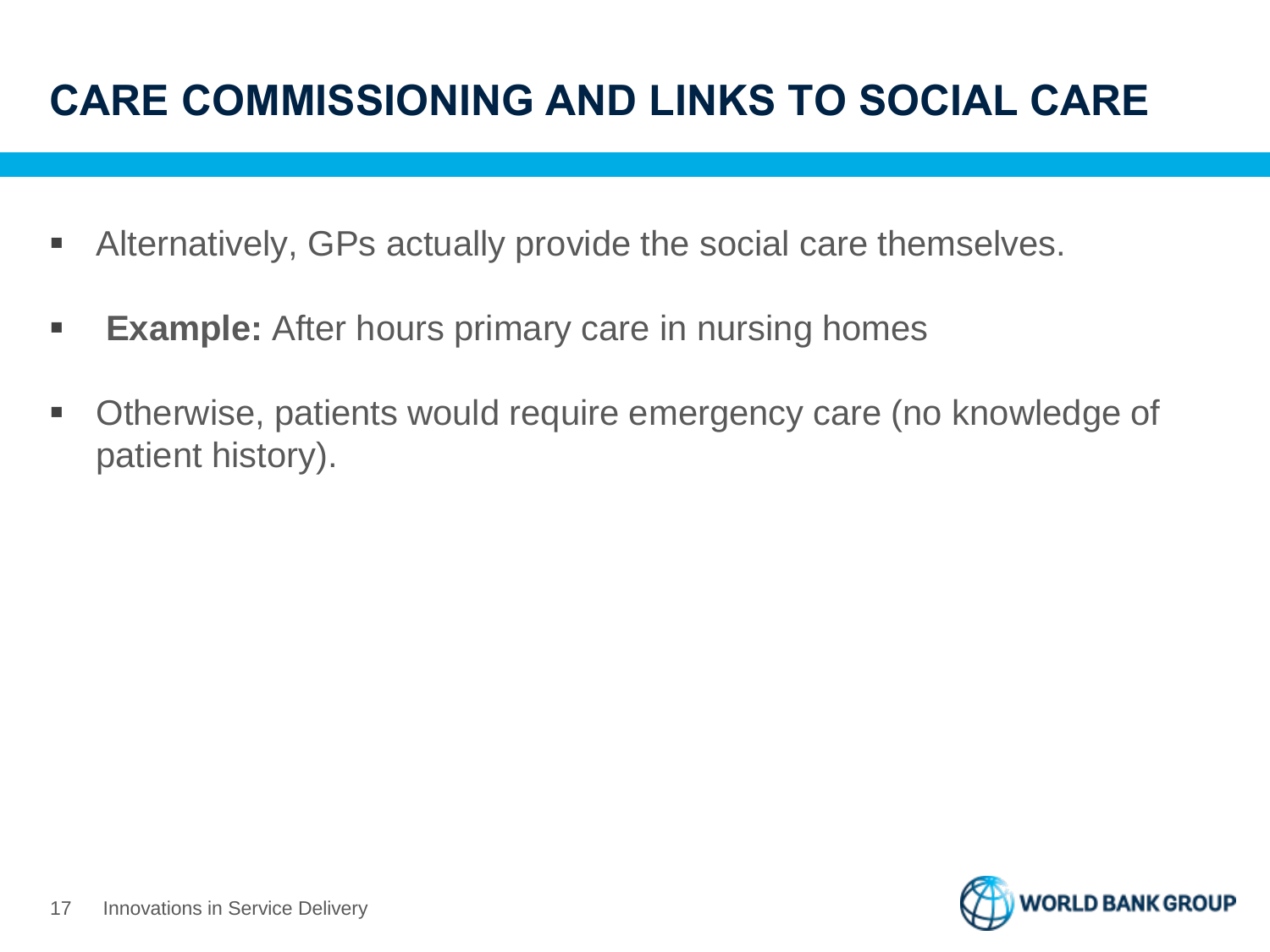

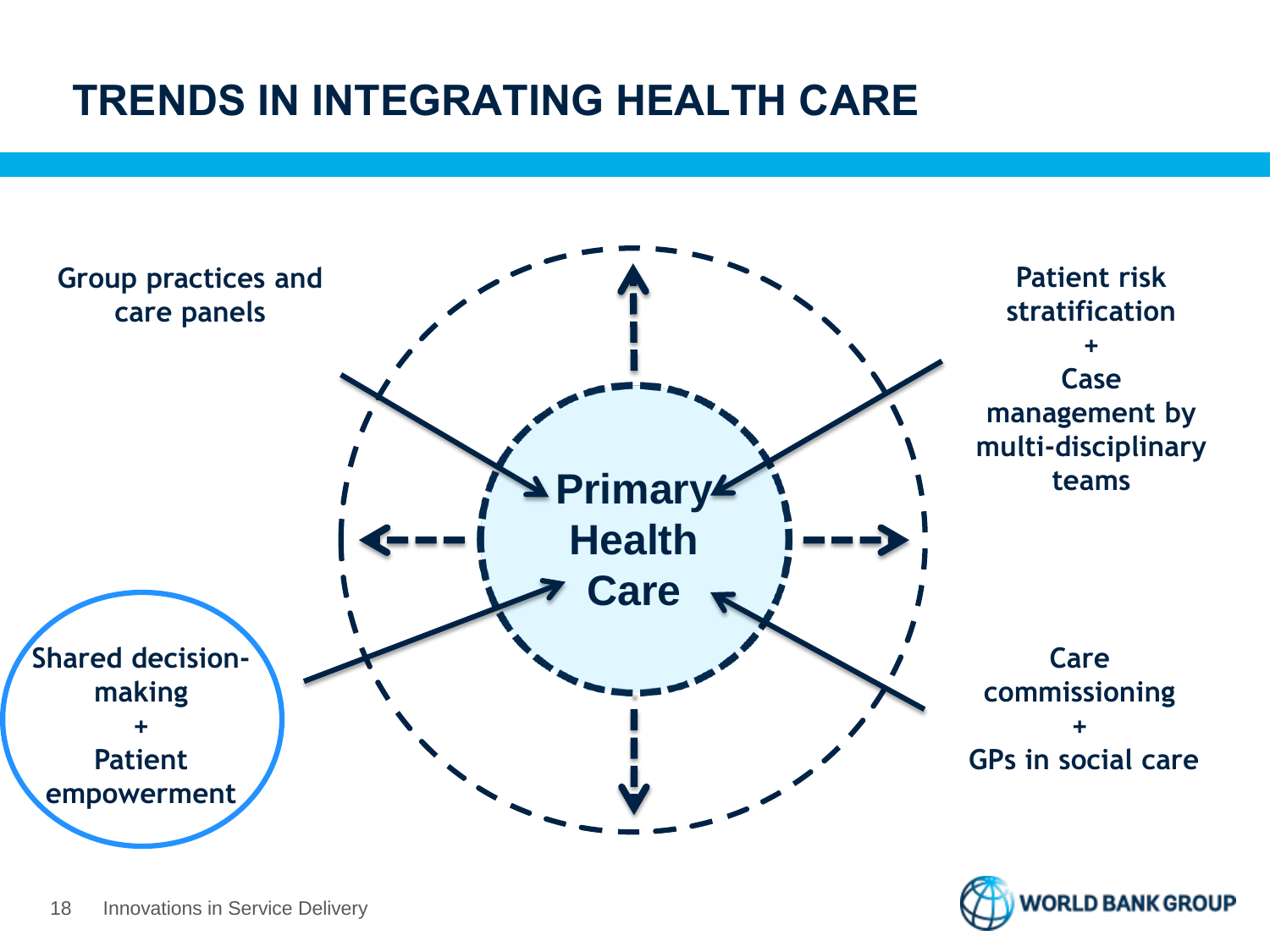#### **SHARED DECISION-MAKING AND SELF-MANAGEMENT SUPPORT**

- Training programs for family physicians on shared decision-making
- Supporting patients' active participation in health care treatment decisions
- Ensuring that patients' perspectives are carefully considered
- Further enabling patients to become 'co-producers' of their own health by adhering to treatment plans agreed upon with physicians